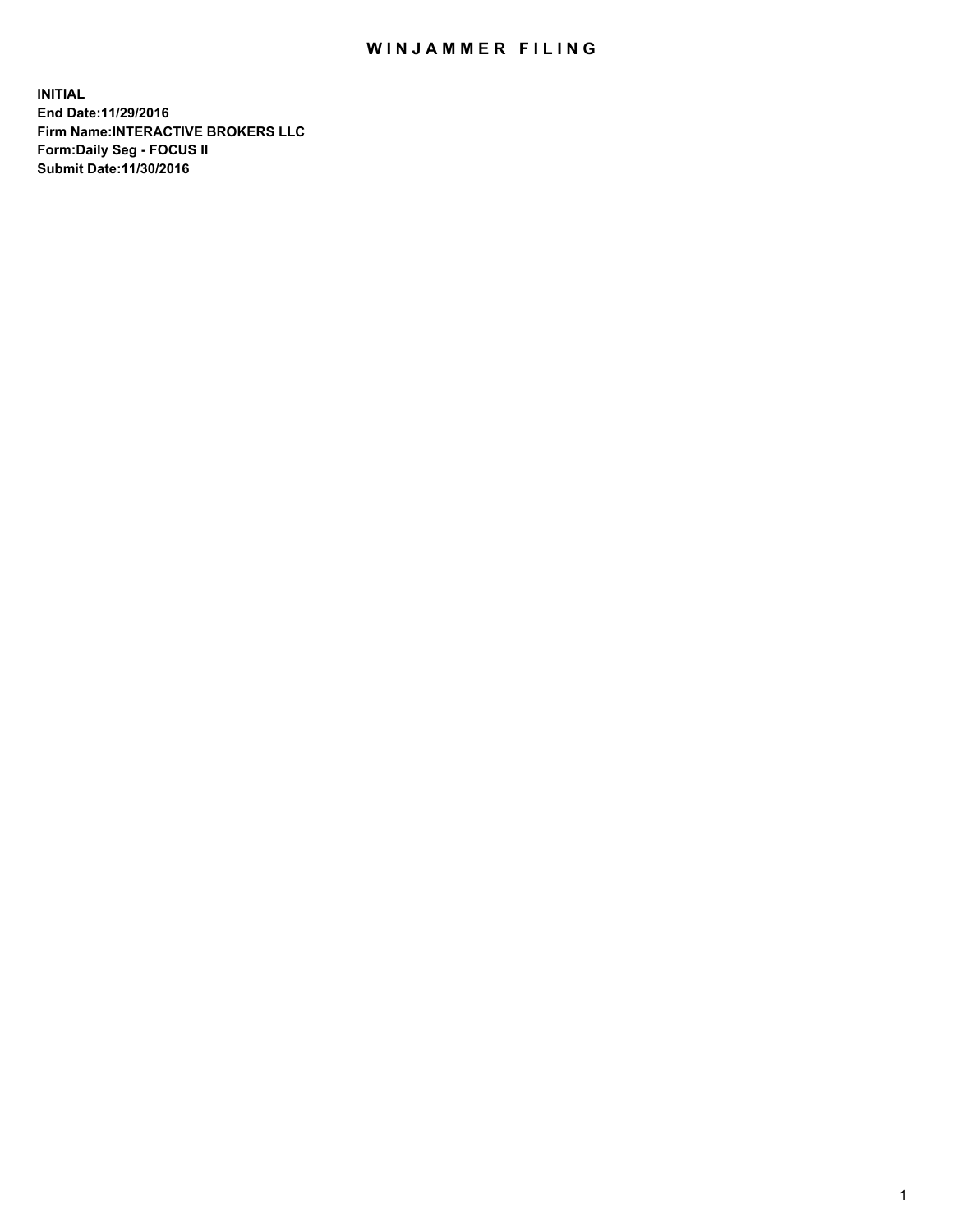## **INITIAL End Date:11/29/2016 Firm Name:INTERACTIVE BROKERS LLC Form:Daily Seg - FOCUS II Submit Date:11/30/2016 Daily Segregation - Cover Page**

| Name of Company<br><b>Contact Name</b><br><b>Contact Phone Number</b><br><b>Contact Email Address</b>                                                                                                                                                                                                                          | <b>INTERACTIVE BROKERS LLC</b><br>James Menicucci<br>203-618-8085<br><u>jmenicucci@interactivebrokers.c</u><br>om |
|--------------------------------------------------------------------------------------------------------------------------------------------------------------------------------------------------------------------------------------------------------------------------------------------------------------------------------|-------------------------------------------------------------------------------------------------------------------|
| FCM's Customer Segregated Funds Residual Interest Target (choose one):<br>a. Minimum dollar amount: ; or<br>b. Minimum percentage of customer segregated funds required:%; or<br>c. Dollar amount range between: and; or<br>d. Percentage range of customer segregated funds required between:% and%.                          | $\overline{\mathbf{0}}$<br>0<br>155,000,000 245,000,000<br>0 <sub>0</sub>                                         |
| FCM's Customer Secured Amount Funds Residual Interest Target (choose one):<br>a. Minimum dollar amount: ; or<br>b. Minimum percentage of customer secured funds required:%; or<br>c. Dollar amount range between: and; or<br>d. Percentage range of customer secured funds required between:% and%.                            | $\overline{\mathbf{0}}$<br>$\overline{\mathbf{0}}$<br>80,000,000 120,000,000<br>00                                |
| FCM's Cleared Swaps Customer Collateral Residual Interest Target (choose one):<br>a. Minimum dollar amount: ; or<br>b. Minimum percentage of cleared swaps customer collateral required:% ; or<br>c. Dollar amount range between: and; or<br>d. Percentage range of cleared swaps customer collateral required between:% and%. | $\overline{\mathbf{0}}$<br>$\overline{\mathbf{0}}$<br>0 <sub>0</sub><br><u>00</u>                                 |

Attach supporting documents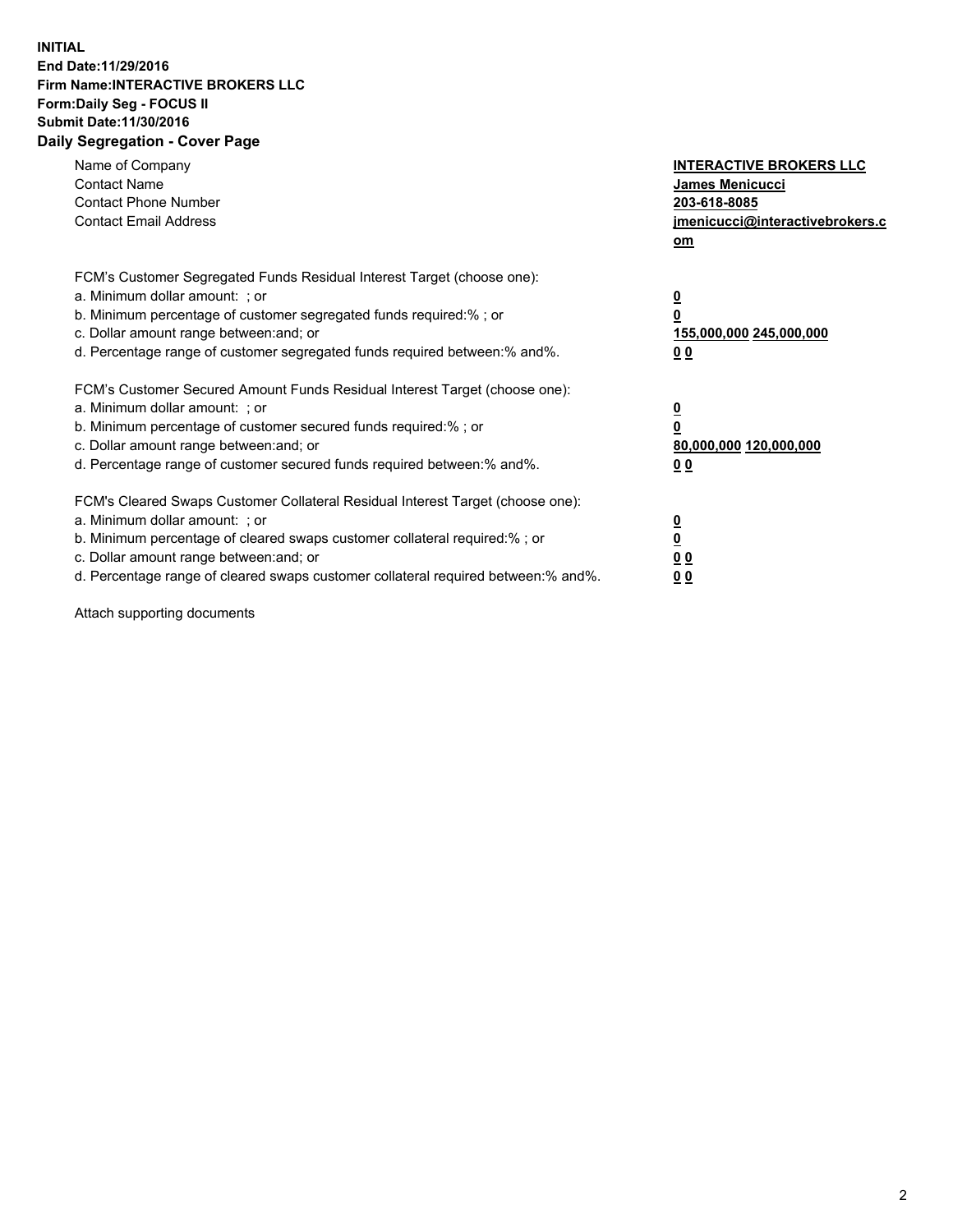## **INITIAL End Date:11/29/2016 Firm Name:INTERACTIVE BROKERS LLC Form:Daily Seg - FOCUS II Submit Date:11/30/2016 Daily Segregation - Secured Amounts**

|     | Daily Jegregation - Jeculed Aniounts                                                                       |                                  |
|-----|------------------------------------------------------------------------------------------------------------|----------------------------------|
|     | Foreign Futures and Foreign Options Secured Amounts                                                        |                                  |
|     | Amount required to be set aside pursuant to law, rule or regulation of a foreign                           | $0$ [7305]                       |
|     | government or a rule of a self-regulatory organization authorized thereunder                               |                                  |
| 1.  | Net ledger balance - Foreign Futures and Foreign Option Trading - All Customers                            |                                  |
|     | A. Cash                                                                                                    | 336,038,702 [7315]               |
|     | B. Securities (at market)                                                                                  | 0 [7317]                         |
| 2.  | Net unrealized profit (loss) in open futures contracts traded on a foreign board of trade                  | 5,624,083 [7325]                 |
| 3.  | Exchange traded options                                                                                    |                                  |
|     | a. Market value of open option contracts purchased on a foreign board of trade                             | 702,704 [7335]                   |
|     | b. Market value of open contracts granted (sold) on a foreign board of trade                               | <b>-97,239</b> [7337]            |
| 4.  | Net equity (deficit) (add lines 1. 2. and 3.)                                                              | 342,268,250 [7345]               |
| 5.  | Account liquidating to a deficit and account with a debit balances - gross amount                          | 50,919 [7351]                    |
|     | Less: amount offset by customer owned securities                                                           | 0 [7352] 50,919 [7354]           |
| 6.  | Amount required to be set aside as the secured amount - Net Liquidating Equity                             | 342,319,169 [7355]               |
|     | Method (add lines 4 and 5)                                                                                 |                                  |
| 7.  | Greater of amount required to be set aside pursuant to foreign jurisdiction (above) or line                | 342,319,169 [7360]               |
|     | 6.                                                                                                         |                                  |
|     | FUNDS DEPOSITED IN SEPARATE REGULATION 30.7 ACCOUNTS                                                       |                                  |
| 1.  | Cash in banks                                                                                              |                                  |
|     | A. Banks located in the United States                                                                      | $0$ [7500]                       |
|     | B. Other banks qualified under Regulation 30.7                                                             | 0 [7520] 0 [7530]                |
| 2.  | Securities                                                                                                 |                                  |
|     | A. In safekeeping with banks located in the United States                                                  | 394,466,925 [7540]               |
|     | B. In safekeeping with other banks qualified under Regulation 30.7                                         | 0 [7560] 394,466,925 [7570]      |
| 3.  | Equities with registered futures commission merchants                                                      |                                  |
|     | A. Cash                                                                                                    | $0$ [7580]                       |
|     | <b>B.</b> Securities                                                                                       | $0$ [7590]                       |
|     |                                                                                                            |                                  |
|     | C. Unrealized gain (loss) on open futures contracts<br>D. Value of long option contracts                   | $0$ [7600]                       |
|     |                                                                                                            | $0$ [7610]                       |
| 4.  | E. Value of short option contracts                                                                         | 0 [7615] 0 [7620]                |
|     | Amounts held by clearing organizations of foreign boards of trade                                          |                                  |
|     | A. Cash                                                                                                    | $0$ [7640]                       |
|     | <b>B.</b> Securities                                                                                       | $0$ [7650]                       |
|     | C. Amount due to (from) clearing organization - daily variation                                            | $0$ [7660]                       |
|     | D. Value of long option contracts                                                                          | $0$ [7670]                       |
|     | E. Value of short option contracts                                                                         | 0 [7675] 0 [7680]                |
| 5.  | Amounts held by members of foreign boards of trade                                                         |                                  |
|     | A. Cash                                                                                                    | 65,099,112 [7700]                |
|     | <b>B.</b> Securities                                                                                       | $0$ [7710]                       |
|     | C. Unrealized gain (loss) on open futures contracts                                                        | 5,112,267 [7720]                 |
|     | D. Value of long option contracts                                                                          | 702,704 [7730]                   |
|     | E. Value of short option contracts                                                                         | -97,239 [7735] 70,816,844 [7740] |
| 6.  | Amounts with other depositories designated by a foreign board of trade                                     | 0 [7760]                         |
| 7.  | Segregated funds on hand                                                                                   | $0$ [7765]                       |
| 8.  | Total funds in separate section 30.7 accounts                                                              | 465,283,769 [7770]               |
| 9.  | Excess (deficiency) Set Aside for Secured Amount (subtract line 7 Secured Statement<br>Page 1 from Line 8) | 122,964,600 [7380]               |
| 10. | Management Target Amount for Excess funds in separate section 30.7 accounts                                | 80,000,000 [7780]                |
| 11. | Excess (deficiency) funds in separate 30.7 accounts over (under) Management Target                         | 42,964,600 [7785]                |
|     |                                                                                                            |                                  |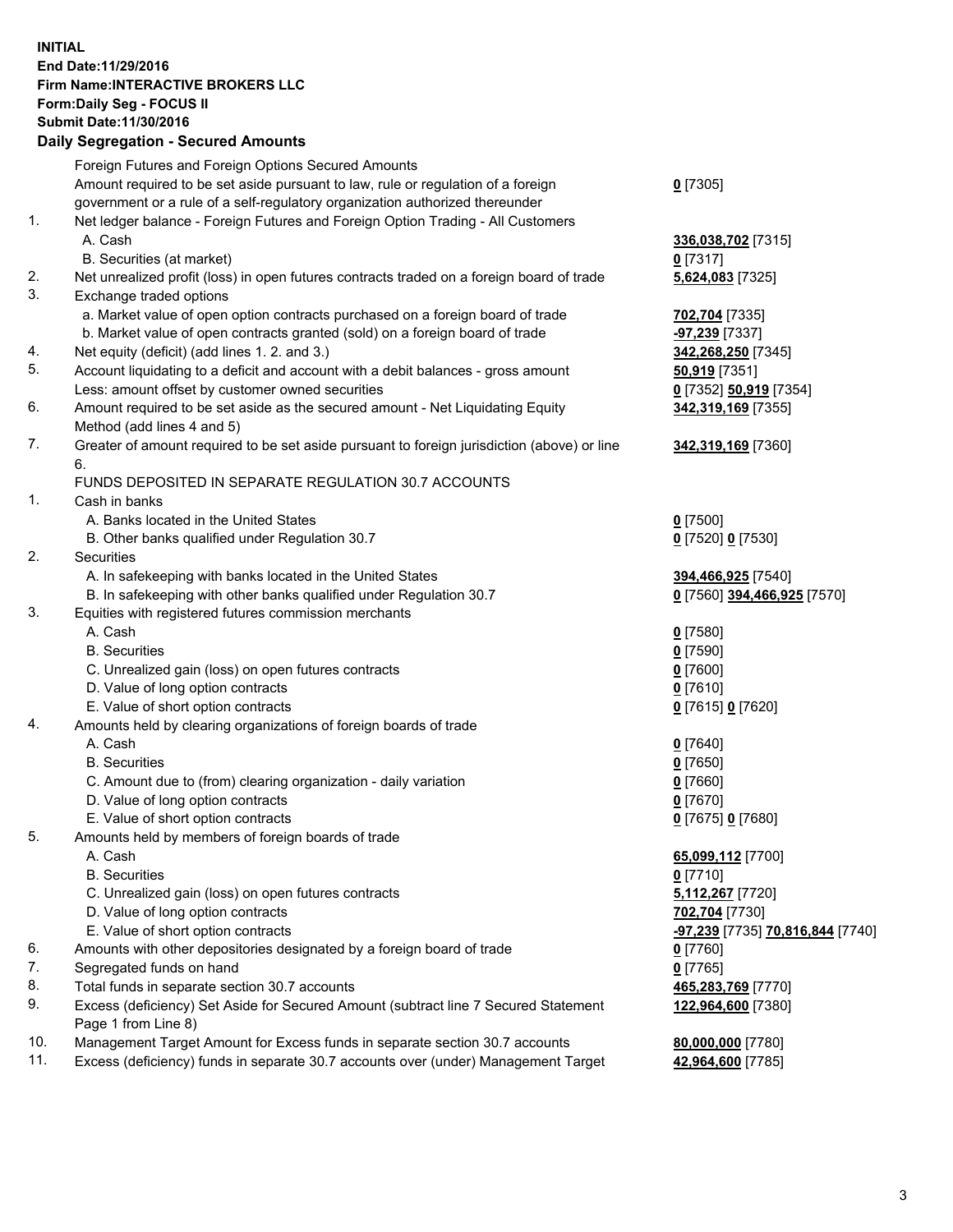**INITIAL End Date:11/29/2016 Firm Name:INTERACTIVE BROKERS LLC Form:Daily Seg - FOCUS II Submit Date:11/30/2016 Daily Segregation - Segregation Statement** SEGREGATION REQUIREMENTS(Section 4d(2) of the CEAct) 1. Net ledger balance A. Cash **3,237,408,845** [7010] B. Securities (at market) **0** [7020] 2. Net unrealized profit (loss) in open futures contracts traded on a contract market **-3,460,979** [7030] 3. Exchange traded options A. Add market value of open option contracts purchased on a contract market **132,044,128** [7032] B. Deduct market value of open option contracts granted (sold) on a contract market **-229,870,795** [7033] 4. Net equity (deficit) (add lines 1, 2 and 3) **3,136,121,199** [7040] 5. Accounts liquidating to a deficit and accounts with debit balances - gross amount **168,527** [7045] Less: amount offset by customer securities **0** [7047] **168,527** [7050] 6. Amount required to be segregated (add lines 4 and 5) **3,136,289,726** [7060] FUNDS IN SEGREGATED ACCOUNTS 7. Deposited in segregated funds bank accounts A. Cash **56,235,543** [7070] B. Securities representing investments of customers' funds (at market) **2,074,565,407** [7080] C. Securities held for particular customers or option customers in lieu of cash (at market) **0** [7090] 8. Margins on deposit with derivatives clearing organizations of contract markets A. Cash **89,352,072** [7100] B. Securities representing investments of customers' funds (at market) **1,260,296,478** [7110] C. Securities held for particular customers or option customers in lieu of cash (at market) **0** [7120] 9. Net settlement from (to) derivatives clearing organizations of contract markets **10,378,703** [7130] 10. Exchange traded options A. Value of open long option contracts **132,035,454** [7132] B. Value of open short option contracts **-229,858,219** [7133] 11. Net equities with other FCMs A. Net liquidating equity **0** [7140] B. Securities representing investments of customers' funds (at market) **0** [7160] C. Securities held for particular customers or option customers in lieu of cash (at market) **0** [7170] 12. Segregated funds on hand **0** [7150] 13. Total amount in segregation (add lines 7 through 12) **3,393,005,438** [7180] 14. Excess (deficiency) funds in segregation (subtract line 6 from line 13) **256,715,712** [7190] 15. Management Target Amount for Excess funds in segregation **155,000,000** [7194] 16. Excess (deficiency) funds in segregation over (under) Management Target Amount **101,715,712** [7198]

Excess